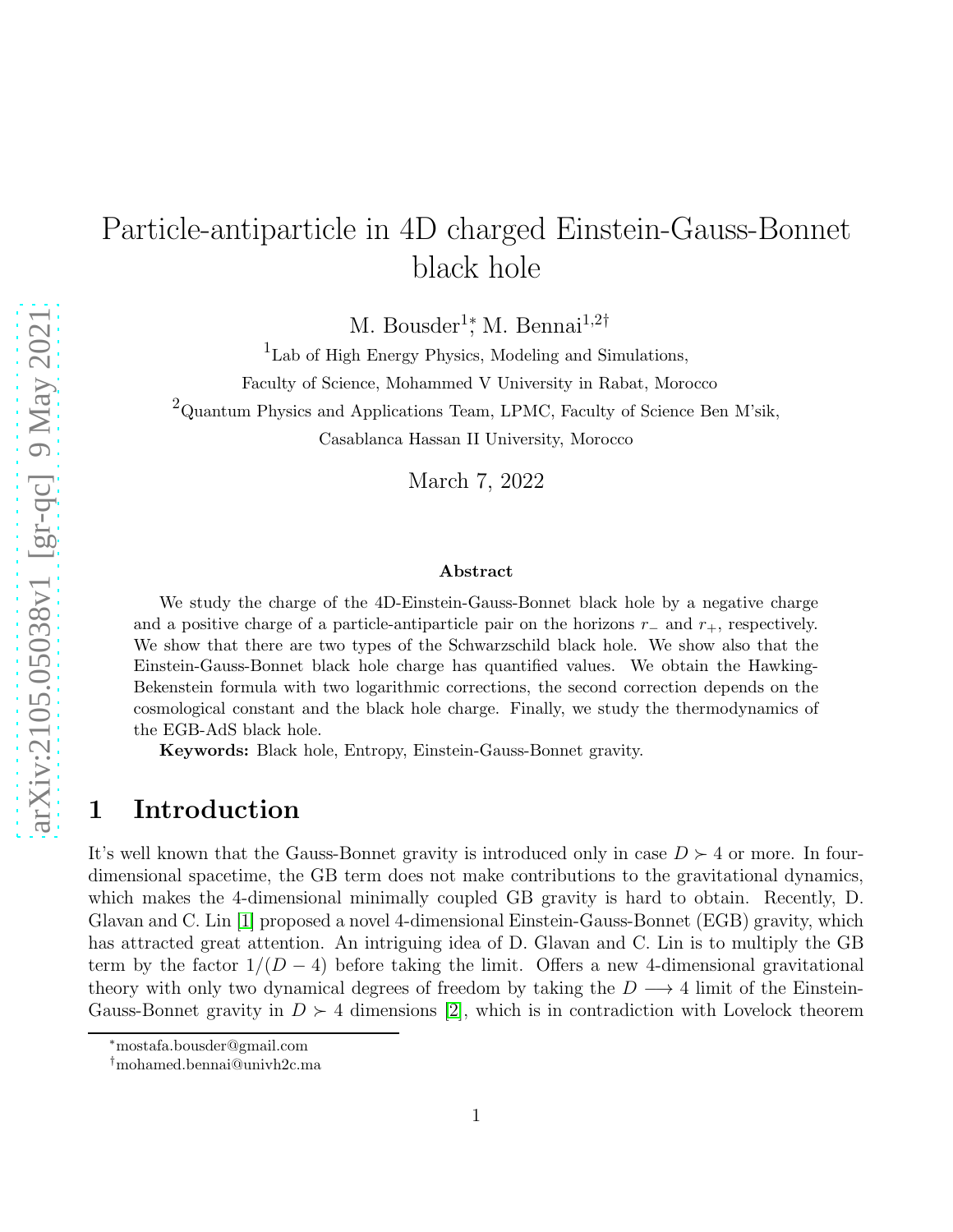[\[3\]](#page-11-0). The four-dimensional symmetrical static and spherical black hole solution in EGB gravity were obtained [\[4\]](#page-11-1), also, solutions of a charged black hole [\[5\]](#page-11-2). There has been lots of discussions about the self-consistency of the 4D EGB gravity. It was shown in several papers that perhaps the  $D \succ 4$ limit is not clearly defined, and several ideas have been proposed to remedy this in-consistency [\[6,](#page-11-3) [7,](#page-11-4) [8\]](#page-11-5). Many researchers have studied particles in the geometry of a black hole, precisely, the EGB black hole [\[9,](#page-11-6) [10\]](#page-11-7). Juan Maldacena and Leonard Susskind devised a theory linking two phenomena both discovered by Einstein: "Einstein-Rosen bridges" (or wormholes) and quantum entanglement [\[11\]](#page-11-8). According to them, if we move the two entangled particles apart would amount to digging an ER bridge around a single particle which would manifest its properties in several places in space-time. This theory sheds light on the problem of the EPR paradox which highlights the nonlocality of quantum mechanics, which he opposes to the principle of the locality which is the basis of the theory of relativity. However, this  $ER = EPR$  correspondence is only demonstrated in a very simplified universe model, where gravity is generated in the absence of mass. The Hawking radiation of a black hole is a scrambled cloud of radiation entangled with the black hole. The connection between the laws of black hole mechanics with the corresponding laws of ordinary thermodynamic systems has been one of the remarkable achievements of theoretical physics [\[12\]](#page-11-9). In fact, the consideration of a black hole as a thermodynamic system with a physical temperature and entropy provides a deep insight to understand its microscopic structure. The study of EGB gravity becomes very important because it provides a broader setup to explore many conceptual questions related to gravity. This theory of gravity similar to Einstein's gravity only benefits from the first and second order derivatives of the metric function in field equations. there is also a great connection between EGB gravity and the AdS / CFT demonstration correspondence [\[13\]](#page-11-10). Throughout the paper, we use the unit system where the speed of light  $c =$  the gravitational

# constant  $G_N =$  the vacuum permittivity  $4\pi\varepsilon_0 = 1$ .

## 2 Charged Einstein-Gauss-Bonnet black hole

Consider now the charged Einstein-Gauss-Bonnet theory in D-dimensions with a negative cosmological constant [\[14,](#page-11-11) [15\]](#page-11-12)

$$
I = \frac{1}{16\pi} \int d^D x \left( R - 2\Lambda + \frac{\alpha}{D - 4} G - F_{\mu\nu} F^{\mu\nu} \right) \tag{2.1}
$$

where  $\alpha$  is a finite non-vanishing dimensionless GaussBonnet coupling have dimensions of  $[length]^2$ , that represent ultraviolet (UV) corrections to Einstein theory,  $F_{\mu\nu} = \partial_{\mu}A_{\nu} - \partial_{\nu}A_{\mu}$  is the Maxwell tensor and l is the AdS radius and

$$
G = R^2 - 4R_{\mu\nu}R^{\mu\nu} + R_{\mu\nu\rho\sigma}R^{\mu\nu\rho\sigma}
$$
\n
$$
\tag{2.2}
$$

<span id="page-1-0"></span>
$$
\Lambda = -\frac{(D-1)(D-2)}{2l^2} \tag{2.3}
$$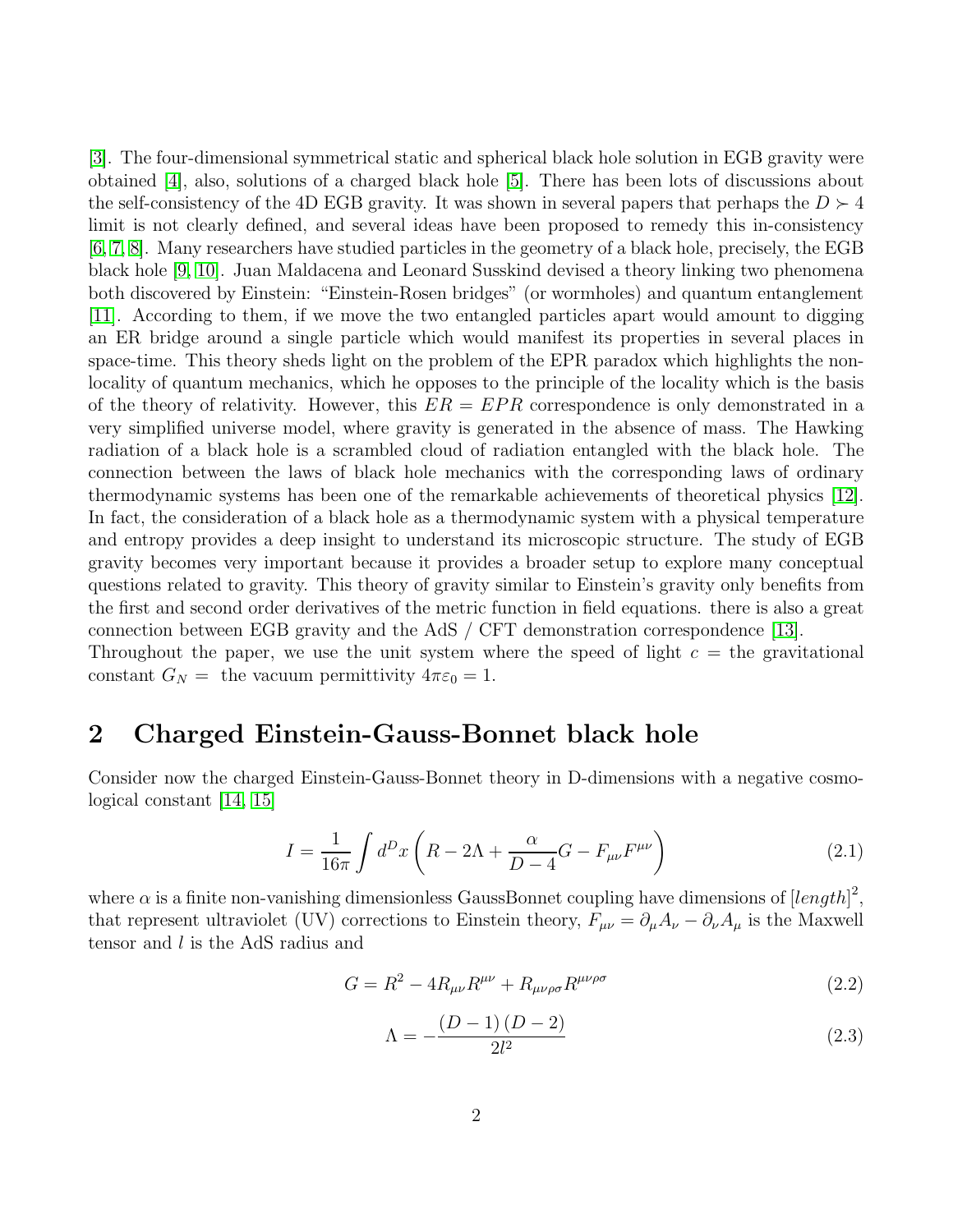by solving the field equation we obtain the black hole solution

$$
ds^{2} = -f(r)dt^{2} + \frac{1}{f(r)}dr^{2} + r^{2} \left(d\theta^{2} + \sin^{2}\theta d\phi^{2}\right)
$$
 (2.4)

Taking the limit  $D \longrightarrow 4$ , we obtain the exact solution in closed form

$$
-g_{00} = f(r) \approx 1 + \frac{r^2}{2\alpha} \left( 1 - \sqrt{1 + 4\alpha \left( \frac{2M}{r^3} - \frac{Q^2}{r^4} - \frac{1}{l^2} \right)} \right)
$$
(2.5)

this last solution solution could be obtained directly from the derivation done in [\[16\]](#page-11-13). In the large r limit, for two branches of solutions. In the limit of vanishing mass and charge [\[17\]](#page-11-14), for  $(l^{-2} \sim 0)$ we find

$$
- g_{00} = 2 \frac{r^2 - 2Mr + Q^2 + \alpha}{r^2 + 2\alpha + \sqrt{r^4 + 4\alpha \left(2Mr - Q^2\right)}}\tag{2.6}
$$

with 2M is the Schwarzschild radius. From this expression, we notice that, in the limit  $\alpha \longrightarrow 0$ , the metric reduce to the Reissner–Nordström black hole solution. If  $\alpha \prec 0$  the solution is still an AdS space, if  $\alpha \succ 0$  the solution is a de Sitter space, [\[15\]](#page-11-12). The event horizon in spacetime can be located by solving the metric equation:  $g_{00} = 0$ . To find the black hole horizon we have to solve this equation

<span id="page-2-1"></span>
$$
r^2 - 2Mr + Q^2 + \alpha = 0\tag{2.7}
$$

The solutions show that the event horizon is located at:

<span id="page-2-0"></span>
$$
r_{\pm} = M \pm \sqrt{M^2 - Q^2 - \alpha} \tag{2.8}
$$

we notice that the solution behaves like the Reissner-Norström  $(RN)$  solution. The black hole event horizon is the largest root of the equation above,  $r_{+}$  is the black hole horizon [\[1\]](#page-10-0). However, the radius r<sup>−</sup> represents a horizon, which can be a horizon mirage or virtual horizon. Therefore, to explain the presence of two horizon  $r_{\pm}$ , we assume that we can represent the horizon  $r_{-}$  as a reflection symmetric of the horizon  $r_{+}$  [\[11\]](#page-11-8). There is only one case where the horizon  $r_{+}$  corresponds to the horizon  $r_$ , this case is equivalent to the degenerate solution into a singularity when  $|Q| =$  $\sqrt{M^2 - \alpha}$ , which corresponding to an extremal black hole, and this type of black hole which has a very low mass. We choose the same charge to describe particle-antiparticle pair in the EGB black hole horizons. In this paper, we propose that the two extremal entangled black holes are particles and antiparticles which are placed just on the horizon of the EGB black hole. The particle located near horizon  $r_{+}$ . On the other hand, the antiparticle is the reflection of the particle on the horizon  $r_$ −. If the particle and antiparticle are connected by a bridge (by an Einstein-Rosen bridge), then the area of the bridge smaller than the area of the black hole horizon. First, we define two charges of a particle-antiparticle pair in the horizon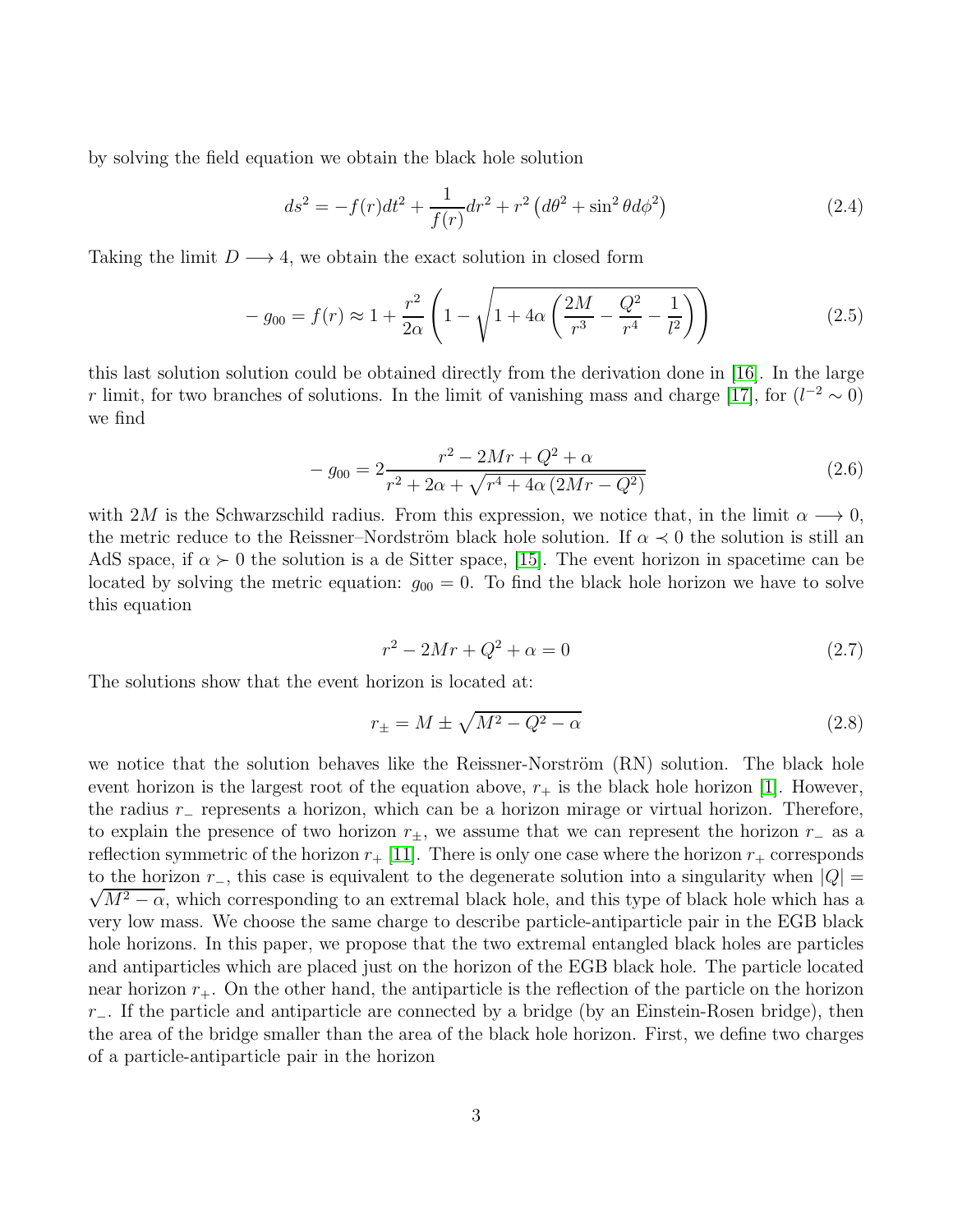<span id="page-3-0"></span>
$$
q_{\pm} = \pm \sqrt{M^2 - \alpha} \tag{2.9}
$$

we will show later with a particular condition that the proposition of the charges  $q_{\pm}$  leads to an EGB entropy already obtained by other models. Every particle on the horizon has a charge which depends directly on the black hole mass; if the black hole mass larger, the charge of a horizon particle will be more important. Each particle of the charge  $q_+ = +\sqrt{M^2 - \alpha}$ , is entangled with another antiparticle of the charge  $q_-= -\sqrt{M^2-\alpha}$ . The particle and antiparticle have opposite electric charges  $q_+$  and  $q_-,$  i.e. CPT anticommutes with the charges. If the number of particles N on the horizon  $r_+$  is limited, the horizon charge will be  $Q_H = 0$ . If we take that the number of horizon particles  $N \longrightarrow \infty$ , the charge of the black hole is  $Q_H \neq 0$ . From Eqs.[\(2.8](#page-2-0)[,2.9\)](#page-3-0)

<span id="page-3-1"></span>
$$
(r_{\pm} - M)^2 = q_{\pm}^2 - Q^2 \tag{2.10}
$$

according to this formula, the charges  $q_+$  are located on the real horizon, on the other hand, the charges of antiparticles  $q_-\$  are located on a virtual horizon near the singularity. We also notice that  $q_{\pm}^2 \succeq Q^2$ . In the framework of the gravitational repulsion between matter and antimatter,  $Eq.(2.10)$  $Eq.(2.10)$  behaves like virtual gravitational dipoles [\[18\]](#page-12-0) in a black hole. If we assume that there is a complete disappearance of an AdS black hole ( $\alpha \prec 0$ ), we obtain the position of the two charges

<span id="page-3-2"></span>
$$
r_{\pm} = q_{\pm} = \pm \sqrt{-\alpha} \tag{2.11}
$$

the problem of the negative radius r<sup>−</sup> indicates a disappearance of the antiparticles with the disappearance of the black hole singularity, on the other hand, the particles escape the singularity. This aspect is equivalent to the position of the two horizons; the horizon  $r_$  exists on the singularity and  $r_{+}$  is the edge of the black hole. Which agrees with the violation of CP symmetry between matter and antimatter [\[19\]](#page-12-1). This complete disappearance of the antiparticles looks like a scenario of the disappearance of antimatter after the big bang. The relation [\(2.11\)](#page-3-2) is valid only for an AdS black hole, this may indicate that the disappearance of the antiparticles is done on the second copy of AdS in other dimensions. The electric potentials  $\Phi_+$  and  $\Phi_-$  arising from the charge  $q_+$ and  $q_$ respectively, at a distance r from the charge given by

$$
\Phi_{+}(r) = \frac{q_{+}}{|r - r_{+}|} \qquad \Phi_{-}(r) = \frac{q_{-}}{|r - r_{-}|} \tag{2.12}
$$

 $\Phi_+$  and  $\Phi_-$  are the conjugate (gauge independent) potentials for the electric (and magnetic)  $U(1)$ charges. Two opposite charges  $q_{\pm}$  have a potential of the electric dipole  $\Phi_{+} + \Phi_{-}$  from

<span id="page-3-3"></span>
$$
\Phi_{+}(r) = \frac{\sqrt{M^2 - \alpha}}{\left|r - M - \sqrt{M^2 - Q^2 - \alpha}\right|} \qquad \Phi_{-}(r) = \frac{-\sqrt{M^2 - \alpha}}{\left|r - M + \sqrt{M^2 - Q^2 - \alpha}\right|} \tag{2.13}
$$

In the extremal case  $M^2 = Q^2 + \alpha$ , we obtain  $\Phi_+(r) = \Phi_-(r)$ . The two potential is canceled out for  $M^2 = \alpha$ .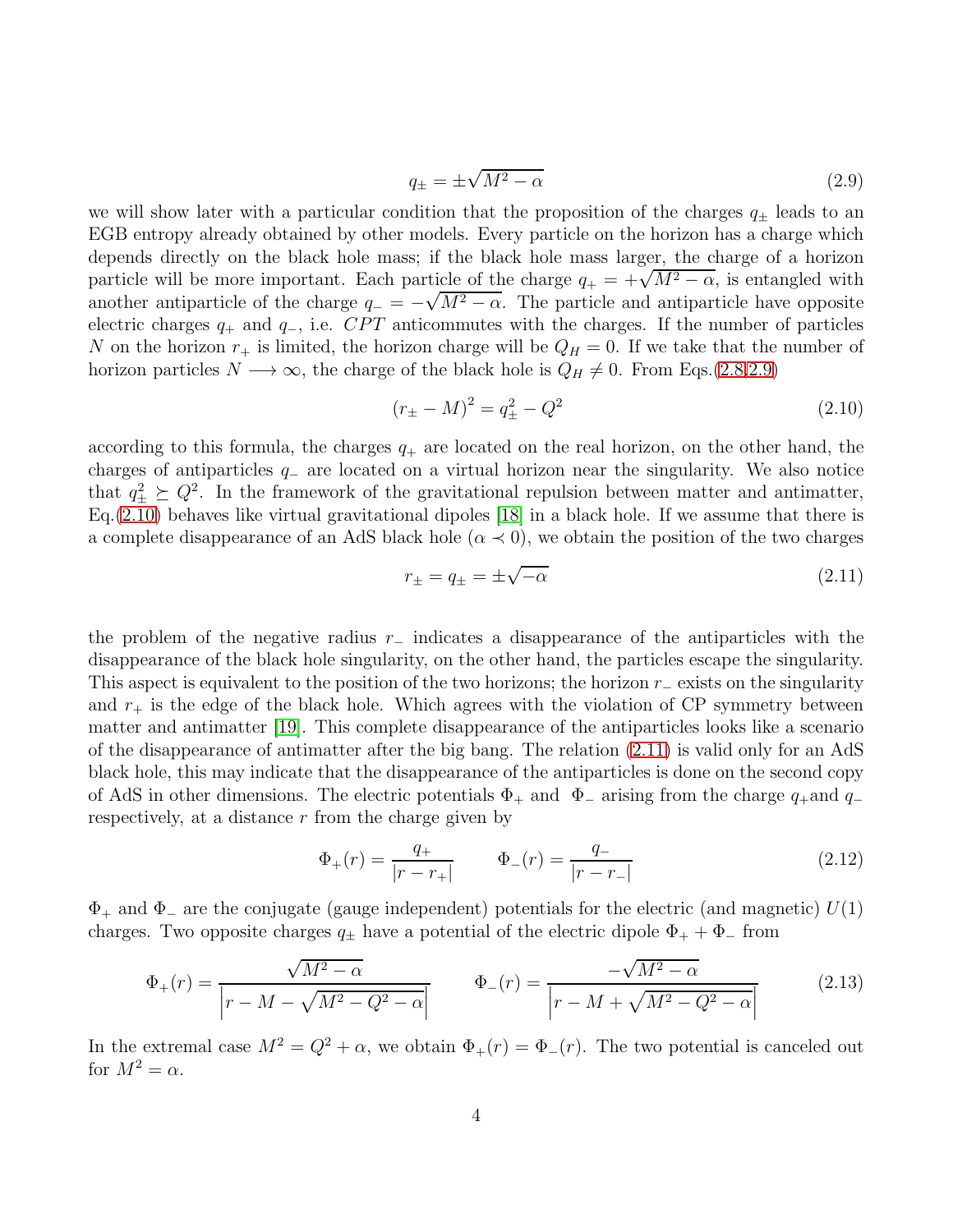#### 3 Electric potential of EGB black hole

Last papers proposed to study a charged particles near the Schwarzschild black hole, or charged particle motion around magnetized Schwarzschild black holes [\[20,](#page-12-2) [21,](#page-12-3) [22,](#page-12-4) [23\]](#page-12-5). We are also interested in studying the particles [\(2.9\)](#page-3-0) in the Schwarzschild horizon. We know that the Schwarzschild metric is a solution for a black hole without electric charge and angular momentum. In what follows we will use the previous results to show that the Schwarzschild black hole is not charged  $(Q = 0)$ . we assume that the radius  $r_+$  is equal to the Schwarzschild radius 2M, given by

<span id="page-4-0"></span>
$$
q_{\pm} = \pm M \tag{3.1}
$$

in this case, according to Eqs.[\(2.10,](#page-3-1)[2.9\)](#page-3-0) one can obtain

<span id="page-4-1"></span>
$$
r_{-} = M \pm M \tag{3.2}
$$

according to the two expressions [\(3.1](#page-4-0)[,3.2\)](#page-4-1), we can represent the Schwarzschild black hole by two visions:

If  $r_ - = 0$ , the Schwarzschild black hole consists of a negatively charged singularity ( $q_- = -M$ ) and a positively charged horizon  $(q_+ = M)$ , therefore, if the number of particle and antiparticle is limited, the total Schwarzschild black hole charge is zero, this case is similar to an antimatter atom. If  $r_ = 2M$  (the horizon degenerates), the Schwarzschild black hole consists of a neutral singularity and positive and negative charges on the horizon  $(q_- = -M; q_+ = M)$ , therefore, for the Schwarzschild horizon to be neutral; the number of positive charges must be equal to the number of negative charges on the horizon. This result shows that the Schwarzschild black hole, behaves like the neutral atom, but it contains positive and negative charges. The Schwarzschild black hole contains a negatively charged singularity  $q_-\$  and a positively charged horizon  $q_+\$ . We can express the electric potentials of negative and positive charges in the Schwarzschild black hole by

$$
\Phi_{+}(r) = \frac{M}{|r| \left| 1 - \frac{2M}{r} \right|} \qquad \Phi_{-}(r) = -\frac{M}{|r|} \tag{3.3}
$$

if we take  $\alpha = 0$  in Eq.[\(2.13\)](#page-3-3), we also find the same potentials above, what was mentioned by [\[24\]](#page-12-6). Since the study of the charged Einstein Gauss-Bonnet black hole shows a property similar to that of RN black hole, like Eq.[\(2.8\)](#page-2-0), which shows that the parameter  $\alpha$  creates a passage between the Schwarzschild black hole and RN black hole. We can rewrite the Schwarzschild metric as

$$
ds^{2} = \frac{\Phi_{-}}{\Phi_{+}}dt^{2} - \frac{\Phi_{+}}{\Phi_{-}}dr^{2} + r^{2} \left(d\theta^{2} + \sin^{2}\theta d\phi^{2}\right)
$$
 (3.4)

the Schwarzschild metric depends on the potentials of particles and antiparticles. In the Schwarzschild black hole, N is limited and we write

$$
Q_S = q_+ \sum_{n=0}^{N-1} (-1)^n = 0
$$
\n(3.5)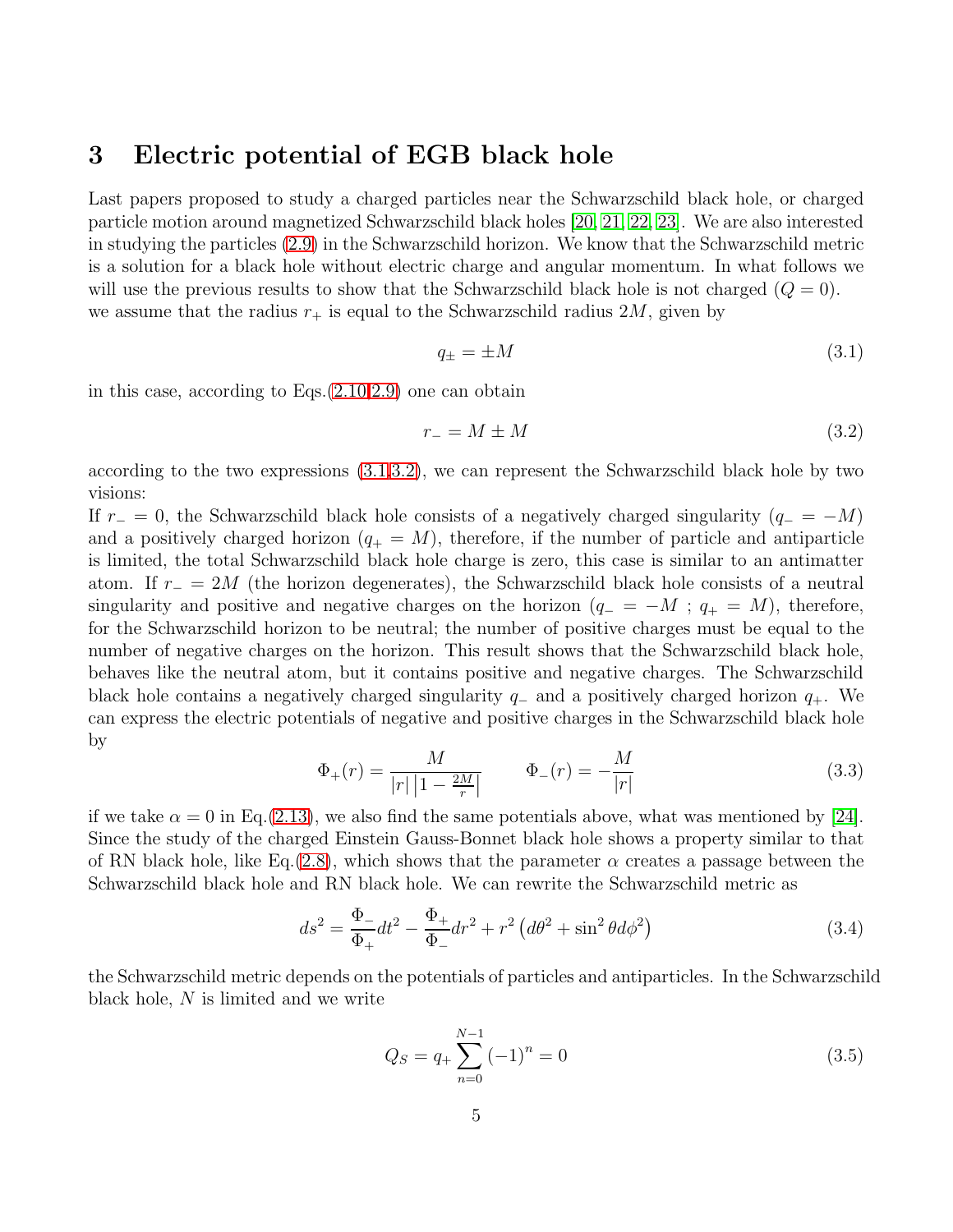|           | $\infty$ |  |
|-----------|----------|--|
| $Q_{EGB}$ |          |  |
| Q         |          |  |
| EGB       |          |  |

Table 1: The possible values of the EGB black hole charge as a function of the charge of a particle.

for these two relations above to be valid, the number  $N$  must be even, i.e. the number of particles equal to the number of antiparticles. But if N is odd, we get  $Q = q_+$  or  $Q = q_-$ , this is at odds with an uncharged Schwarzschild black hole. This shows that the number of particles on the horizon is equal to the number of antiparticles in the Schwarzschild black hole singularity, which corresponds exactly with the proposition [\(2.9\)](#page-3-0) of entangled particles with antiparticles, one can't have on black hole particles which are not entangled. Since the formula  $(2.8)$  is a generalization of the RN black hole horizons, this shows that the EGB black hole charge is the generalization of charge of RN black hole (for  $\alpha = 0$ ) and zero charges of the Schwarzschild black hole. In the EGB black hole, when  $N \longrightarrow \infty$ , the analytic continuation of the Riemann zeta function of 0 ( $\zeta(0) = 1/2$ ) give

$$
Q_{EGB} = q_{\pm} \sum_{n=0}^{N-1} (-1)^n = \pm \frac{1}{2} \sqrt{M^2 - \alpha}
$$
 (3.6)

this charge corresponds exactly with a physical event horizon because  $Q_{EGB}$  check the condition of existence of the event horizon:  $2Q_{EGB} \prec r_s$ . We can also describe the charge of EGB black hole in the case of  $N \neq \infty$ , with N being odd, i.e.  $Q_{EGB} = \pm q_+$ . Usually, we get

all values above of the black hole charge verify condition [\(2.10\)](#page-3-1). In the case where the charge  $q_{+} = 0$  is zero, the EGB black hole is transformed into a Schwarzschild black hole. The values of the charge of  $Q_{EGB}$  are quantified according to the constant values of M and  $\alpha$ . We represent this quantification by the total charge of an Einstein Gauss-Bonnet black hole is

<span id="page-5-0"></span>
$$
Q_{EGB} = m\sqrt{M^2 - \alpha} \qquad m = \{-1, -1/2, 0, 1/2, 1\}
$$
\n(3.7)

Substitute Eq. $(3.7)$  into Eq. $(2.8)$  and we obtain

<span id="page-5-1"></span>
$$
r_{\pm} = M \pm \sqrt{(1 - m^2)(M^2 - \alpha)}
$$
\n(3.8)

the EGB black hole horizon is quantified according to the values of  $m$ . We want to calculate the electric potential of the EGB black hole on the horizon  $(r = r_+)$  from its charge [\(3.7\)](#page-5-0) in the horizon  $r_{+}$  [\(3.8\)](#page-5-1), we obtain

<span id="page-5-2"></span>
$$
\Phi_{EGB} = \frac{Q_{EGB}}{r_+} = \frac{m\sqrt{M^2 - \alpha}}{\sqrt{(1 - m^2)(M^2 - \alpha)} + M}
$$
\n(3.9)

for the case where  $m = 0$ , this potential becomes zero, which corresponds exactly to the Schwarzschild black hole.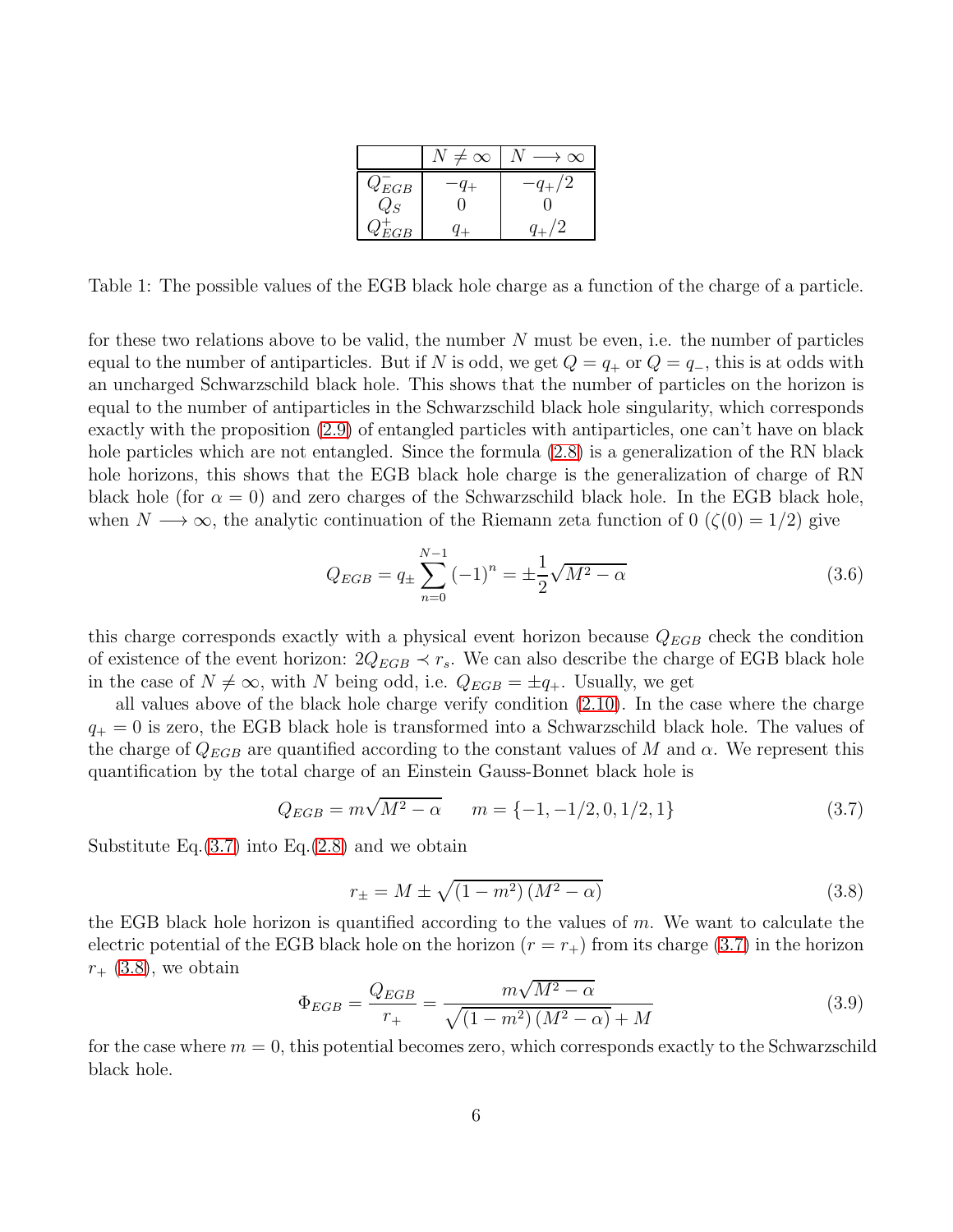## 4 EGB-AdS black hole thermodynamics

#### 4.1 The black hole first law

We define the pressure [\[25\]](#page-12-7) of the cosmological constant [\(2.3\)](#page-1-0) for  $D \longrightarrow 4$ 

<span id="page-6-3"></span>
$$
8\pi P = 3l^{-2} \quad ; \quad \Lambda = -3l^{-2} \tag{4.1}
$$

We can express the ADM mass M of the black hole in terms of  $r_{\pm}$  by solving Eq.[\(2.7\)](#page-2-1) for  $r = r_{+}$ resulting in

$$
M = \frac{l^{-2}r_{+}^{4} + r_{+}^{2} + Q_{EGB}^{2} + \alpha}{2r_{+}}
$$
\n(4.2)

The Hawking temperature is easy to give by calculating surface gravity at the horizon

$$
T^{2} = -\frac{1}{8\pi^{2}}\nabla_{\mu}\xi_{\nu}\nabla^{\mu}\xi^{\nu} = \frac{1}{16\pi^{2}}f^{\prime 2}(r_{+})
$$
\n(4.3)

where  $\xi^{\mu}$  is a killing vector, which for a static, spherically symmetric case takes the form  $\xi^{\mu} = \partial_t^{\mu}$  $_t^\mu.$  $\xi_{\mu}$  satisfies the Killing equation

$$
\nabla_{\mu}\xi_{\nu} + \nabla_{\nu}\xi_{\mu} = 0 \tag{4.4}
$$

The Hawking temperature of the black hole can be calculated as

<span id="page-6-1"></span>
$$
T = \frac{3l^{-2}r_{+}^{4} + r_{+}^{2} - Q_{EGB}^{2} - \alpha}{8\pi\alpha r_{+} + 4\pi r_{+}^{3}}
$$
\n(4.5)

if we suppose that the charges  $q_+$  and  $q_-$  are behave like a gas on the black hole. The black hole first law reads [\[25\]](#page-12-7)

$$
dM = TdS + \Phi_{EGB}dQ_{EGB} + VdP + Ad\alpha \tag{4.6}
$$

The parameters V and A are the conjugate quantities of the pressure  $P$  and GB coupling parameter  $\alpha$ , respectively.

If we fix P and  $\alpha$  the Hawking-Bekenstein formula is then given by

<span id="page-6-0"></span>
$$
S = \int \frac{dM}{T} - \int \frac{\Phi_{EGB}}{T} dQ_{EGB}
$$
\n(4.7)

to describe the entropy according to the charges of the particles and antiparticles present on the black hole, we have not fixed the charge  $Q_{EGB}$  of the black hole. The solution of the first part of Eq.[\(4.7\)](#page-6-0) already computed by  $[15, 25]$  $[15, 25]$  as

<span id="page-6-2"></span>
$$
\int \frac{dM}{T} = \int_0^{r_+} \frac{1}{T} \left( \frac{\partial M}{\partial r'} \right) dr' = \pi r_+^2 + 2\pi \alpha \log r_+^2 + S_0 \tag{4.8}
$$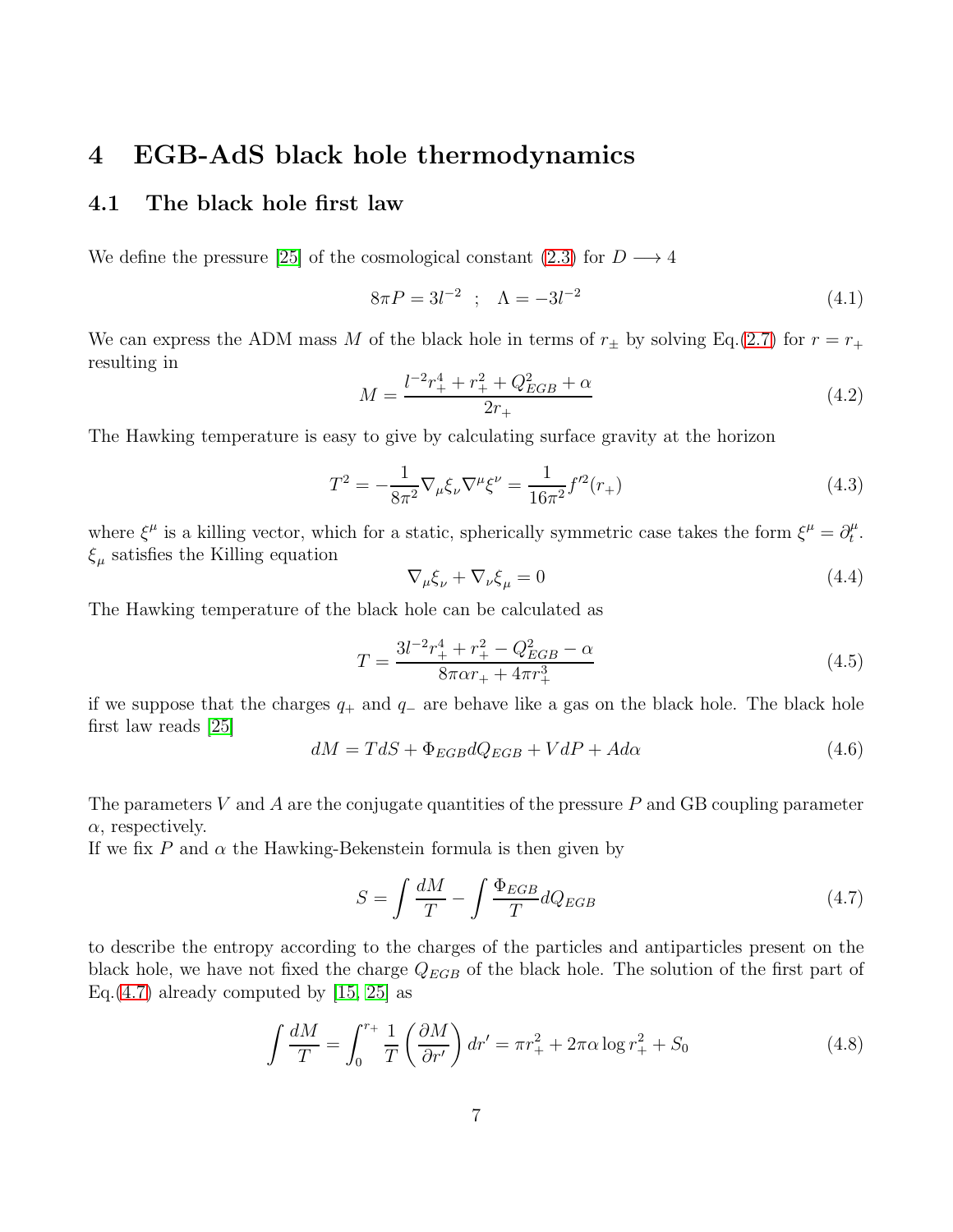where  $S_0$  is an integration constant. Next, we use [\(3.9\)](#page-5-2) to calculate the second term in Eq.[\(4.7\)](#page-6-0). We write the potential  $\Phi_{EGB}$  as a function of  $Q_{EGB}$  for a fixed position  $r = r_+$  we obtain

$$
\int \frac{\Phi_{EGB}}{T} dQ_{EGB} = \int \frac{Q_{EGB}}{Tr_+} dQ_{EGB}
$$
\n(4.9)

we substitute Eq.[\(4.5\)](#page-6-1) into the last equation

$$
\int \frac{\Phi_{EGB}}{T} dQ_{EGB} = \int \frac{\left(8\pi\alpha + 4\pi r_+^2\right) Q_{EGB}}{\left(3l^{-2}r_+^4 + r_+^2 - \alpha\right) - Q_{EGB}^2} dQ_{EGB} \tag{4.10}
$$

we consider that the expression  $Q_{EGB}$  [\(3.7\)](#page-5-0) is defined on a fixed horizon [\(3.8\)](#page-5-1)

<span id="page-7-0"></span>
$$
\int \frac{\Phi_{EGB}}{T} dQ_{EGB} = -2 \left( 2\pi\alpha + \pi r_+^2 \right) \log \left| Q_{EGB}^2 - \left( 3l^{-2}r_+^4 + r_+^2 - \alpha \right) \right| + S_1 \tag{4.11}
$$

with  $S_1$  is an integration constant. Therefore, substitute Eqs.[\(4.8](#page-6-2)[,4.11\)](#page-7-0) into Eqs.[\(4.7\)](#page-6-0) we obtain

<span id="page-7-1"></span>
$$
S = \frac{A}{4} + 2\pi\alpha \log \frac{A}{A_0} + \left(\frac{A}{2} + 4\pi\alpha\right) \log \left|\frac{m^2}{A_1} \left(M^2 - \alpha\right) - \frac{1}{4\pi A_1} \left(A - \Lambda A^2 - 4\pi\alpha\right)\right| \tag{4.12}
$$

where  $A_0$  and  $A_1$  are some constants with units of area,  $A = 4\pi r_+^2$  is the area of the event horizon of the black hole. This equation generalizes the Hawking-Bekenstein (HB) formula by a two supplementary logarithmic term [\[26\]](#page-12-8), instead of just one additional logarithmic form [\[15,](#page-11-12) [25\]](#page-12-7):

<span id="page-7-2"></span>
$$
S = \frac{A}{4} + 2\pi\alpha \log \frac{A}{A_0} \tag{4.13}
$$

If we fix the EGB black hole charge we find the entropy according to the model [\[15\]](#page-11-12). We remark that the second entropy correction contains the term  $m$  which describes the states of the charge  $Q_{EGB}$ . We also remark that there is the presence of the cosmological constant  $\Lambda$  in the second logarithmic term. Contrary to the model [\[15\]](#page-11-12), the entropy above described also by the cosmological constant with the charges  $Q_{EGB}$ , this comes after varying S with respect to  $Q_{EGB}$ . We calculated the electric potential of EGB black hole, and by using this potential we write the entropy with two logarithmic corrections.

#### 4.2 Pressure, volume and temperature

It is also possible to calculate the entropy [\(4.12\)](#page-7-1) at finite temperature  $T = \beta^{-1}$ , by the use of expression [\(4.5\)](#page-6-1)

which is also written as

$$
S = \frac{A}{4} + 2\pi\alpha\log A + \frac{1}{2}(A + 8\pi\alpha)\log\frac{B}{A_1} + S_0 - S_1
$$
 (4.14)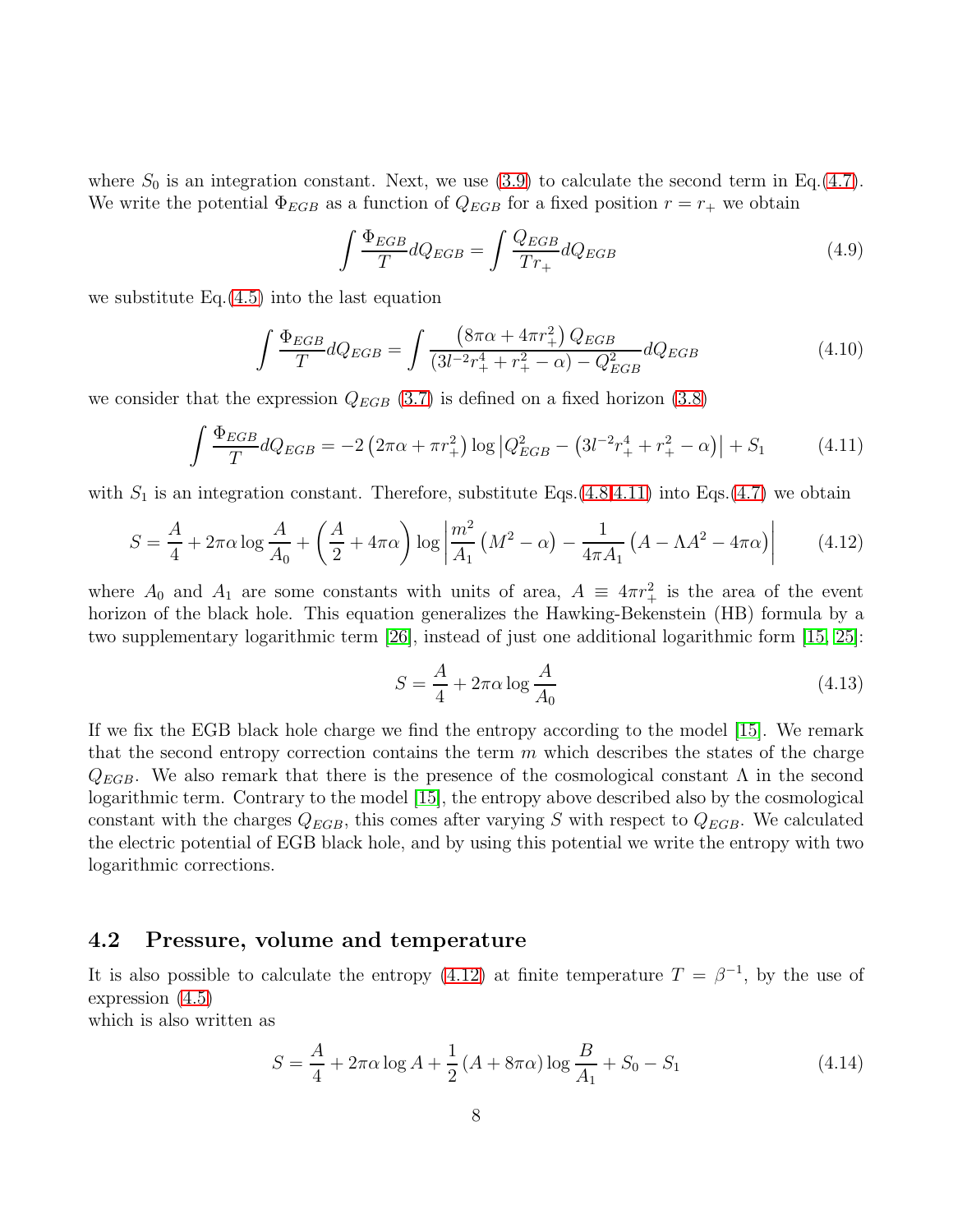we define a new area

$$
B = |\beta^{-1}r_{+}(A + 8\pi\alpha)|
$$
\n(4.15)

we show that

<span id="page-8-0"></span>
$$
S = 2\pi\alpha \log A e^{\frac{A}{8\pi\alpha}} B^{\frac{A+8\pi\alpha}{4\pi\alpha}} + S_0 - S_1 \tag{4.16}
$$

we study two different types of charged EGB-AdS black holes, allow for a first order small-blackhole/large-black-hole (SBH/LBH), we choose for SBH a surface of the form  $A \ll 8\pi\alpha$ , we choose for LBH a surface of the form  $A \gg 8\pi\alpha$ , because the values of  $\alpha$  included in the interval  $[-1, 1]$ [\[13\]](#page-11-10).

First, we assume that  $A \ll 8\pi\alpha$ , i.e. a space difference of AdS space (since  $\alpha \succ 0$ ). The entropy can be rewritten into the following simple form

$$
S = 2\pi\alpha \log AB^2 + S_0 - S_1 \text{ and } B = 8\pi\alpha\beta^{-1}r_+ \tag{4.17}
$$

we obtain a case where the subadditivity inequality is saturated for  $S_0 \preceq S_1$ :

$$
S \equiv S(AB) \preceq S(A) + S(B) \tag{4.18}
$$

where

$$
S(A) = 2\pi\alpha \log A \text{ and } S(B) = 4\pi\alpha \log B \tag{4.19}
$$

Next, we assume that  $A \gg 8\pi\alpha$ , from Eq.[\(4.16\)](#page-8-0) the entropy can be rewritten into the following form

<span id="page-8-1"></span>
$$
S = \frac{A}{2} \log \frac{\sqrt{e}Ar_+}{\beta A_1} + 2\pi \alpha \log \frac{A}{A_0}
$$
\n(4.20)

According to  $AdS/CFT$  correspondence, gravitational theories on  $AdS_{2+1}$  space of radius R are dual to  $CFT_2$ .

for  $r_+A = \beta A_1$ , we obtain the same entropy in the EGB black hole framework [\(4.13\)](#page-7-2). Next, we assume that  $A \sim 8\pi\alpha$ 

<span id="page-8-2"></span>
$$
S = A \log \frac{2e^{1/4}Ar_+}{\beta A_1} + \frac{A}{4} \log \frac{A}{A_0}
$$
 (4.21)

for  $2r_{+}A = \beta A_1$ , we obtain the same entropy in the EGB black hole framework [\(4.13\)](#page-7-2). According to the last two cases, we can transform the two entropies [\(4.20,](#page-8-1)[4.21\)](#page-8-2) into [\(4.13\)](#page-7-2), which shows that there is a possibility of return entropy with two logarithmic corrections [\(4.12\)](#page-7-1) to entropy with a single correction. Therefore, we can find the entropy  $(4.13)$  anyway by using the hypothesis  $(2.9)$ for the condition of  $A \succeq 8\pi\alpha$ . This condition is also valid for an AdS-EGB black hole:  $\alpha \precsim 0$ . Let us consider an asymptotically AdS-EGB black hole spacetime  $(\Lambda \prec 0)$ , the cosmological constant corresponds to thermodynamic pressure with  $8\pi P = -\Lambda$ , and the conjugate variable of P corresponds to thermodynamic volume [\[27\]](#page-12-9)

$$
V = \left(\frac{\partial M}{\partial P}\right)_{S,Q,\alpha} = \frac{1}{3}r_+A\tag{4.22}
$$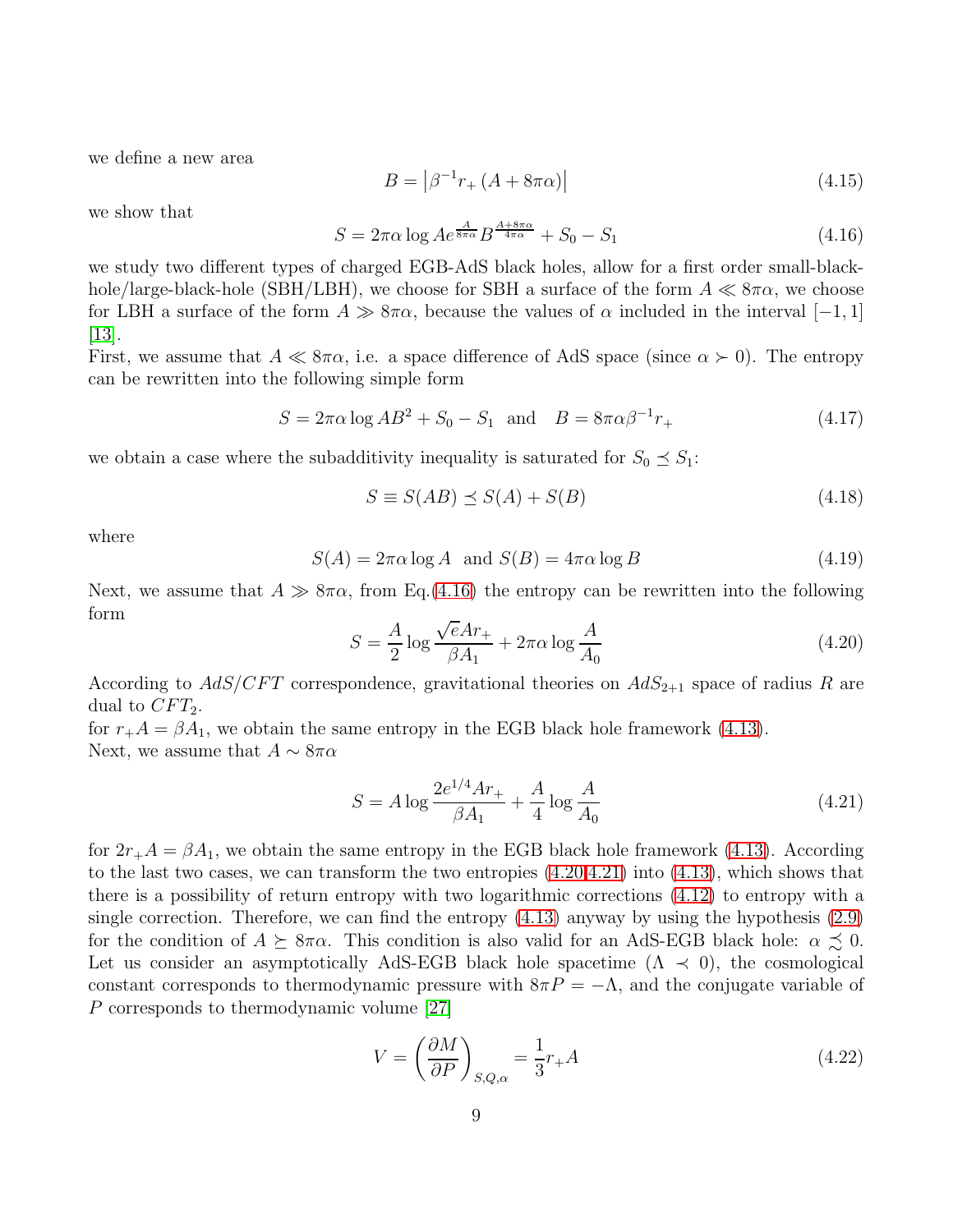this conjugate variable was interpreted geometrically as an effective volume for the region outside the EGB-AdS black hole horizon [\[28\]](#page-12-10). For the static black holes, the thermodynamic volume is only a function of the event horizon. From [\(4.20,](#page-8-1)[4.21\)](#page-8-2) we can introduce this condition

$$
A \succeq 8\pi\alpha \Longleftrightarrow \frac{1}{6}\beta A_1 \preceq V \preceq \frac{1}{3}\beta A_1 \tag{4.23}
$$

the condition concerning the temperature is

$$
\frac{A_1}{3V} \preceq T \preceq \frac{A_1}{6V} \tag{4.24}
$$

the volume of AdS-EGB black hole checks the above relationship. Whether the black hole surface checks  $A \succeq 8\pi\alpha$ , the maximum and minimum values of the black hole volume depend on  $\beta$ . Therefore, the temperature  $(4.5)$  is expressed as a function of the pressure  $(4.1)$  and V

$$
T = \frac{6PV}{A + 8\pi\alpha} + \frac{r_+^2 - Q_{EGB}^2 - \alpha}{(A + 8\pi\alpha)r_+}
$$
(4.25)

we substitute Eqs.[\(3.7](#page-5-0)[,3.8\)](#page-5-1) into the last equation, we get a corresponding fluid equation of state:

$$
PV = \frac{A + 8\pi\alpha}{6}T - \frac{1}{3}\sqrt{(1 - m^2)(M^2 - \alpha)}
$$
(4.26)

which leads to

$$
PV = \frac{A + 8\pi\alpha}{6}T - \frac{1 - m^2}{m^2} \frac{Q_{EGB}^2}{3(r_+ - M)}\tag{4.27}
$$

this equation is in good agreement with the equation  $P = f(T, V)$  found by [\[28\]](#page-12-10) for a charged AdS black holes  $(\alpha = 0)$ . We use the specific volume  $v = 2r_+ l_P^2 \equiv 2r_+ = 6V/N$ , where  $l_P = \sqrt{\hbar G/c^3} \equiv$ 1 is the Planck length and  $N = A/l_P^2$  is the number of states associated with the horizon [\[28\]](#page-12-10).

$$
P = \left(1 + \frac{8\pi\alpha}{A}\right)\frac{T}{\nu} - \frac{1 - m^2}{m^2\left(1 - \frac{2M}{\nu}\right)}\frac{4Q_{EGB}^2}{\nu^2 N}
$$
(4.28)

Note that for  $m = \pm 1$ , we obtain the ideal gas law. We can show the Van der Waals equation for  $A \gg 8\pi\alpha$ :

<span id="page-9-0"></span>
$$
\left(P + \frac{a}{v^2}\right)(v - b) = T\tag{4.29}
$$

These curves are interpreted as follows:

for a temperature  $T \succ T_c$  the fluid is only stable under one phase: the supercritical fluid;

for a temperature  $T \prec T_c$  the fluid is stable under a single-phase, gas or liquid, or present simultaneously in two phases in equilibrium, gas and liquid. the formula [\(4.29\)](#page-9-0) yields

$$
a = \frac{4q_+r_+}{N}\sqrt{1 - m^2} \succeq 0 \qquad \frac{b}{v} = \frac{8\pi\alpha}{A} \tag{4.30}
$$

where the parameter a measures the attraction between particles and the parameter  $b$  corresponds to the volume of fluid of particles. We notice that b is less than v because  $A \gg 8\pi\alpha$ . When  $N \longrightarrow \infty$ , the attraction between particles in the fluid will be zero  $a = 0$ . If there is a nonminimal coupling between particle-antiparticle pair, the attraction will be zero for  $N \longrightarrow \infty$ . For an EGB-AdS black hole with  $N \neq \infty$  (table 1), the parameter a will be zero.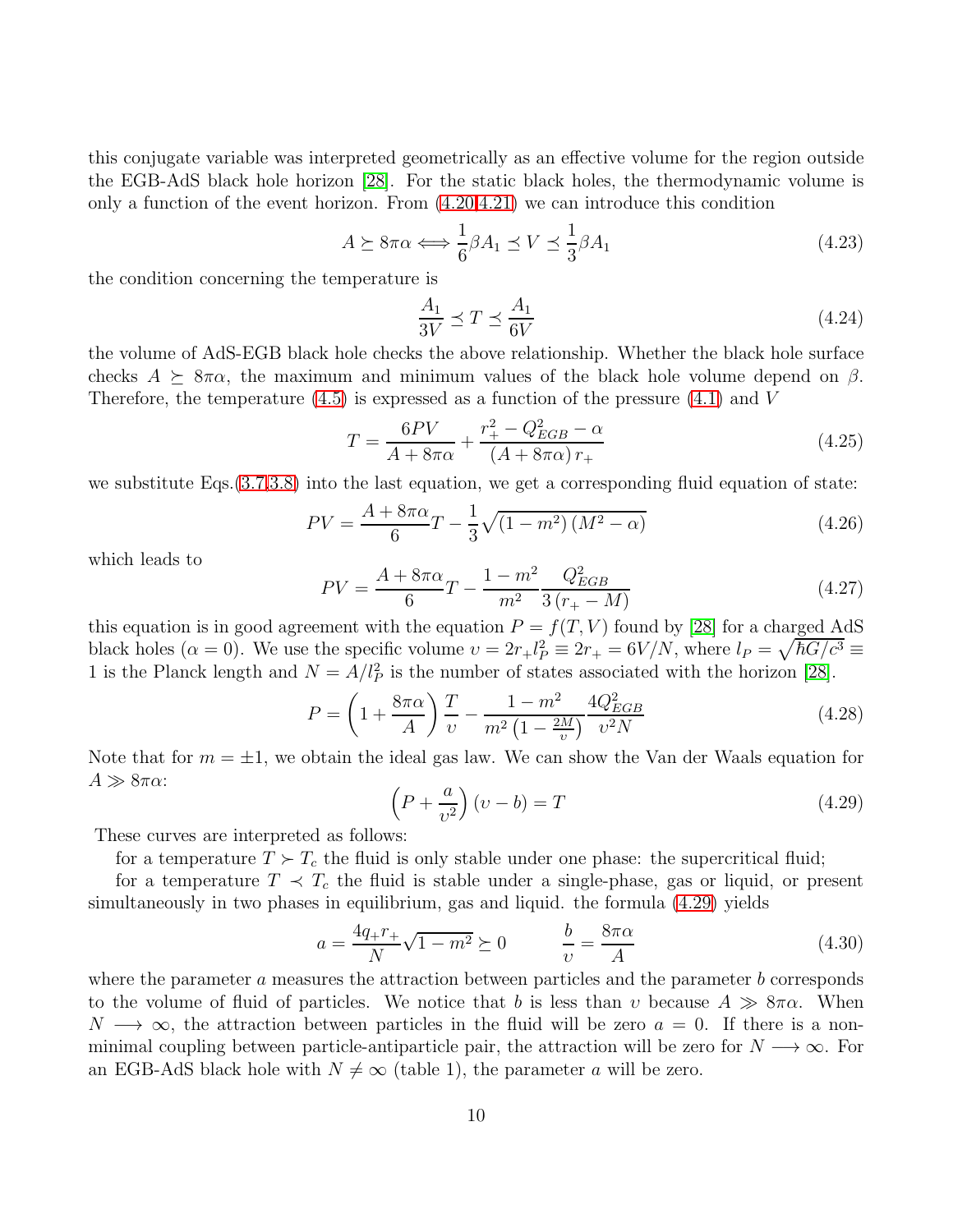

Figure 1: Curves of some values  $P - V$  isotherms of the van der Waals equation of state.

## 5 Conclusion

In this paper, we have considered charged 4D EGB-AdS black holes as a working substance. We studied the relationship between positive and negative charges with the black hole in 4D EGB theory based on the work of Glavan  $\&$  Lin [\[1\]](#page-10-0). We have assumed a particular shape of the charges present on the black hole by the degenerate solution. We calculated the electric potentials of particles and antiparticles for the EGB black hole, then we deduce the potentials of these charges for the Schwarzschild black hole. We have shown that the charge of a Schwarzschild black hole is zero. We have adopted that the EBG black hole is a generalization of the Schwarzschild black hole. We have found in this case a simplified charge of EGB black hole which takes district values. By using this potential we write the HB formula with two logarithmic corrections. The second correction depends on the discrete values of the EBG black hole charge also depends on the cosmological constant. For  $A \succeq 8\pi\alpha$ , we can obtain the HB entropy with a single correction from that with two corrections. In this case, we studied the AdS-EGB black hole thermodynamics, this study allows obtaining the Van der Waals equation.

## <span id="page-10-0"></span>References

- [1] Glavan, D., & Lin, C. (2020), Einstein-Gauss-Bonnet Gravity in Four-Dimensional Spacetime, Phys. Rev. Lett., 124(8), 081301.
- <span id="page-10-1"></span>[2] Aoki, K., Gorji, M. A., & Mukohyama, S. (2020), A consistent theory of  $D \longrightarrow 4$  Einstein-Gauss-Bonnet gravity, Phys. Lett. B, 135843.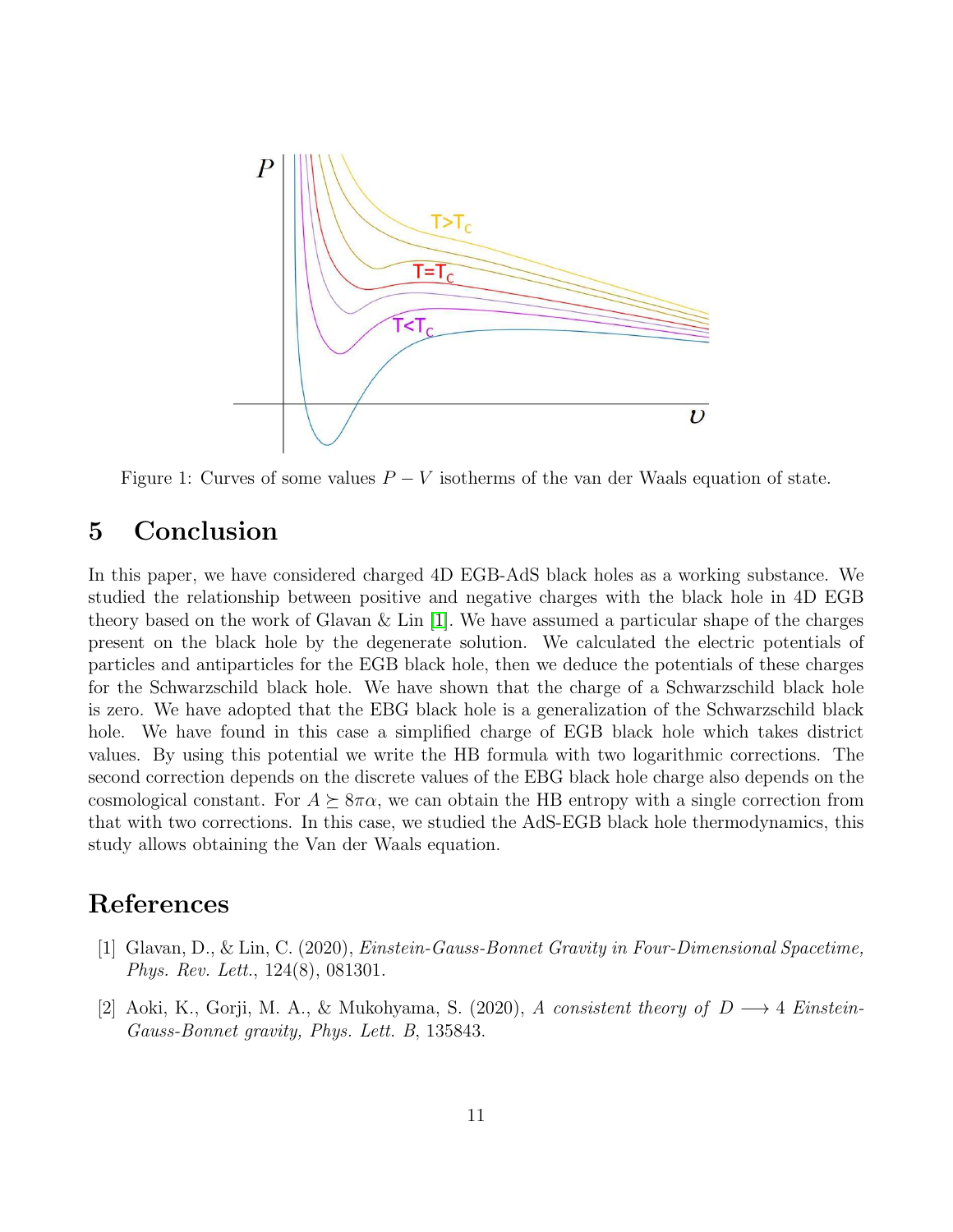- <span id="page-11-1"></span><span id="page-11-0"></span>[3] Lovelock, D. (1971), The Einstein tensor and its generalizations, J. Math. Phys., 12(3), 498- 501.
- <span id="page-11-2"></span>[4] Konoplya, R. A., & Zinhailo, A. F. (2020), Quasinormal modes, stability and shadows of a black hole in the  $\ddot{4}D$  Einstein–Gauss–Bonnet gravity, Eur. Phys. J. C, 80(11), 1-13.
- <span id="page-11-3"></span>[5] Fernandes, P. G. (2020), Charged black holes in AdS spaces in 4D Einstein Gauss-Bonnet gravity, Phys. Lett. B, 135468.
- <span id="page-11-4"></span>[6] Gürses, M., Sisman, T. C., & Tekin, B. (2020), *Comment on Einstein-Gauss-Bonnet Gravity* in Four-Dimensional Spacetime, Phys. Rev. Lett., 125(14), 149001.
- <span id="page-11-5"></span>[7] Wang, D., & Mota, D. (2021),  $\angle 4D$  Gauss-Bonnet gravity: cosmological constraints, H\_0 tension and large scale structure, arXiv preprint arXiv:2103.12358.
- <span id="page-11-6"></span>[8] Wu, C. H., Hu, Y. P., & Xu, H. (2021), Hawking Evaporation of Einstein-Gauss-Bonnet AdS Black Holes in  $D\geq 4$  dimensions, arXiv preprint arXiv:2103.00257.
- <span id="page-11-7"></span>[9] Das, P., Sk, R., & Ghosh, S. (2017), Motion of charged particle in Reissner–Nordström spacetime: a Jacobi-metric approach, Eur. Phys. J. C, 77(11), 735.
- [10] Abdujabbarov, A., Rayimbaev, J., Turimov, B., & Atamurotov, F. (2020), Dynamics of magnetized particles around 4-D Einstein Gauss–Bonnet black hole, Phys. Dark Universe, 30, 100715.
- <span id="page-11-9"></span><span id="page-11-8"></span>[11] Maldacena, J., & Susskind, L. (2013), Cool horizons for entangled black holes, Fortschritte der Phys.,  $61(9)$ , 781-811.
- <span id="page-11-10"></span>[12] Bardeen, J. M., Carter, B., & Hawking, S. W. (1973), The four laws of black hole mechanics, Commun. Math. Phys., 31(2), 161-170.
- <span id="page-11-11"></span>[13] Panah, B. E., Jafarzade, K., & Hendi, S. H. (2020), Charged 4D Einstein-Gauss-Bonnet-AdS black holes: Shadow, energy emission, deflection angle and heat engine, Nucl. Phys. B, 115269.
- [14] Wei, S. W., & Liu, Y. X. (2020), Extended thermodynamics and microstructures of fourdimensional charged Gauss-Bonnet black hole in AdS space, Phys. Rev. D, 101(10), 104018.
- <span id="page-11-13"></span><span id="page-11-12"></span>[15] Fernandes, P. G. (2020), Charged black holes in AdS spaces in 4D Einstein Gauss-Bonnet gravity, Phys. Lett. B, 135468.
- [16] Cvetič, M., Nojiri, S. I., & Odintsov, S. D. (2002), *Black hole thermodynamics and negative* entropy in de Sitter and anti-de Sitter Einstein–Gauss–Bonnet gravity, Nucl. Phys. B, 628(1- 2), 295-330.
- <span id="page-11-14"></span>[17] Yang, S. J., Wan, J. J., Chen, J., Yang, J., & Wang, Y. Q. (2020), Weak cosmic censorship conjecture for the novel 4D charged Einstein-Gauss-Bonnet black hole with test scalar field and particle, arXiv preprint [arXiv:2004.07934.](http://arxiv.org/abs/2004.07934)